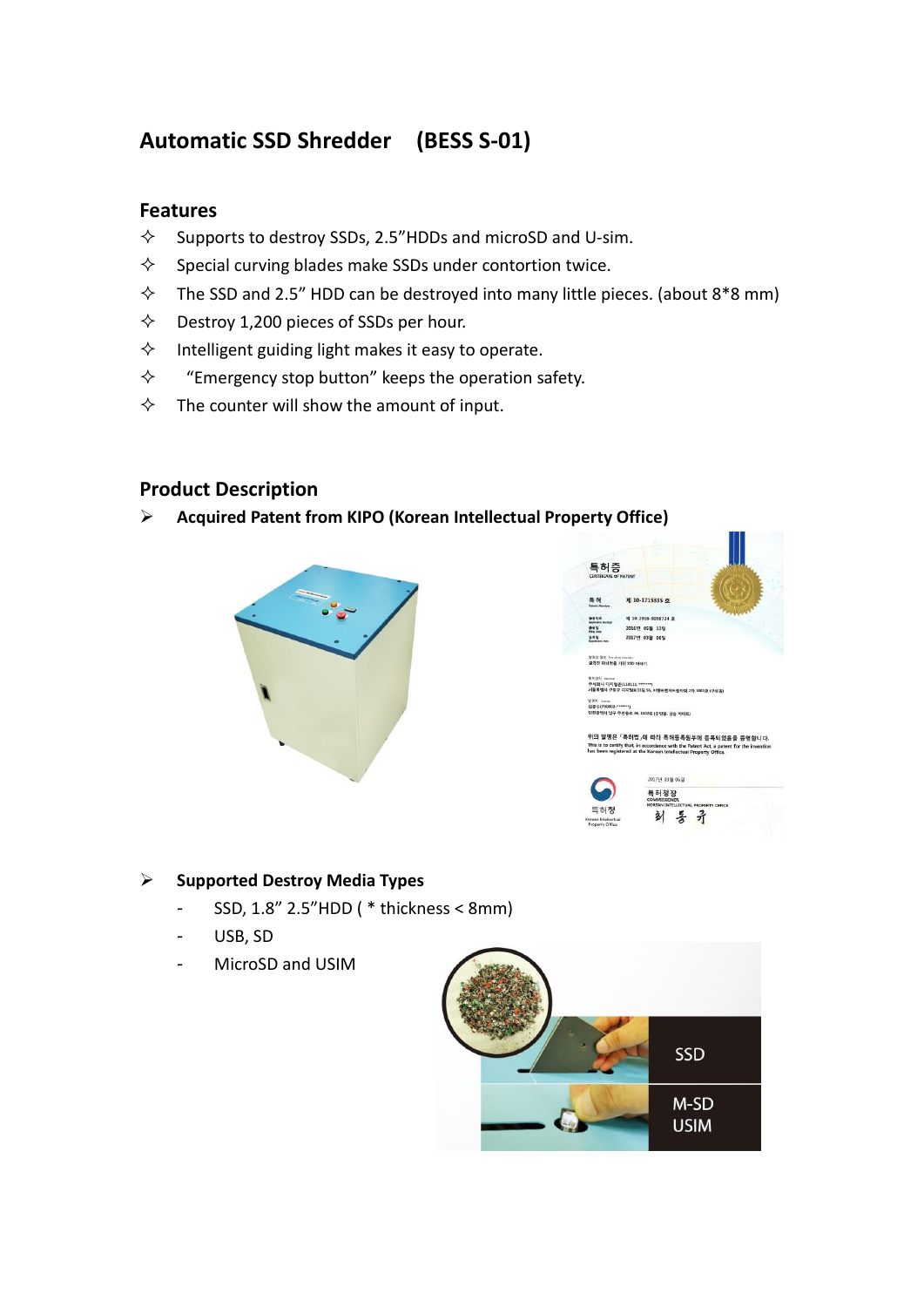#### ➢ **Special contortioning blades**

Destroy SSDs and 2.5"HDD without any recovery possibility. It can destroy the devices to many 8\*8 mm pieces, even smaller.



#### ➢ **Easy to operate**

- There are only two operation buttons: START and STOP(Emergency button).
- Guiding light: Shows that can we put SSDs/2.5" HDD or not.
- Counter: It will count the devices.



#### ➢ **Auto power control system**

To make operation more safe and secure, the machine will automatically will cut off the power.